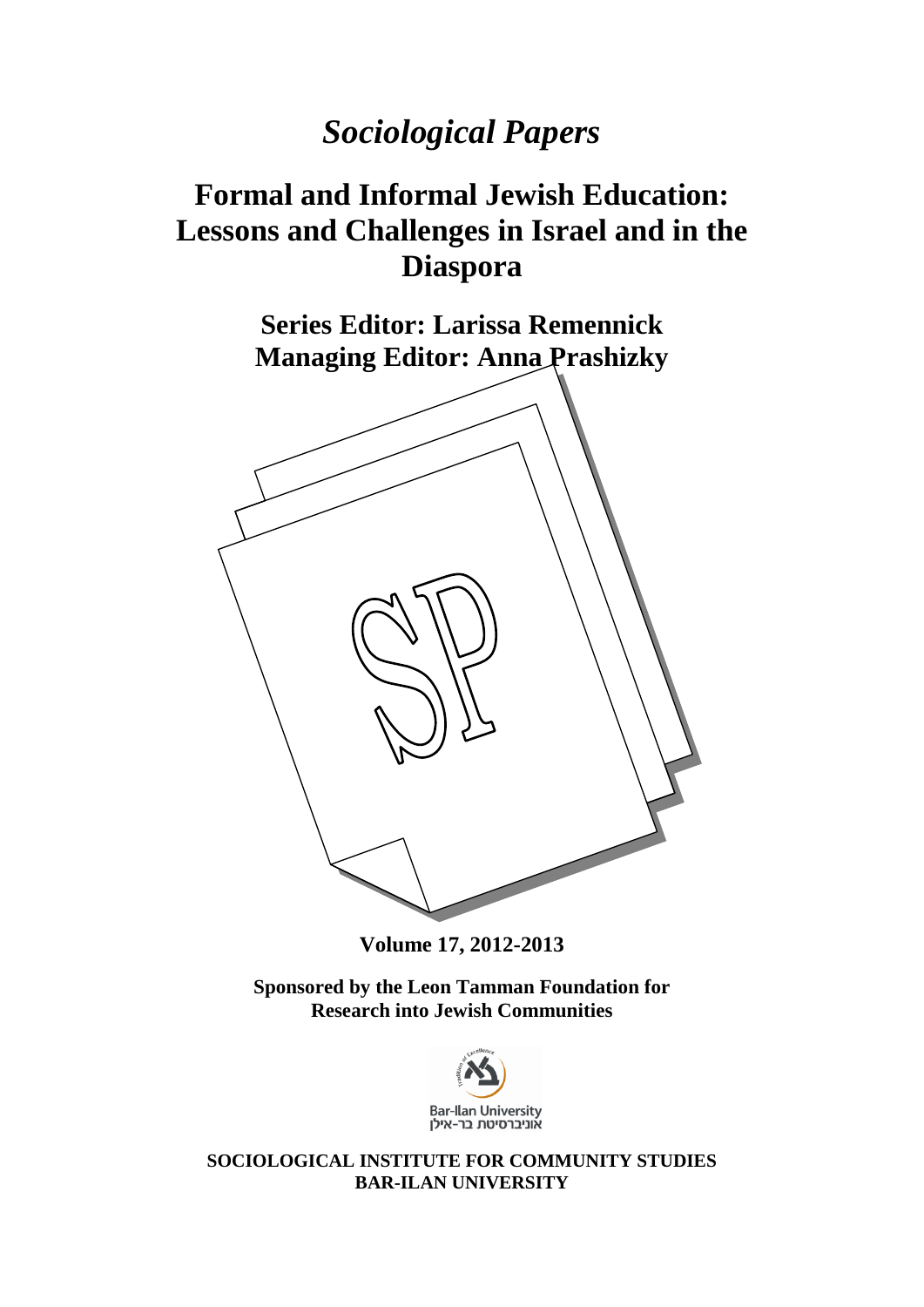## **What Happens on the Bus? How Community Impacts Jewish Engagement on** *Taglit-***Birthright Israel**

#### **Shira Fishman, Michelle Shain, and Leonard Saxe**

#### **Cohen Center for Modern Jewish Studies, Brandeis University**

#### **Abstract**

Taglit-Birthright Israel motivates participants "to explore their Jewish identity through a peer educational experience of historic and contemporary Israel" and attempts to strengthen relationships among young Jews in the Diaspora and Israel (Taglit-Birthright Israel, 2012). Substantial research has shown the positive impact of Taglit, but there are still multiple questions about the mechanism through which Taglit impacts the participants. The current research explores the role of creating community on the Taglit bus. Using data from pre and post-trip surveys, the impact of community on participants' connections to Judaism and Israel are explored. In sociological terms, bringing individuals together to create community increases bonding social capital. Data show that an atmosphere of community and friendship on the bus is a strong predictor of trip outcomes. Implications for participants' connections with the Jewish community are considered.

#### **Introduction**

Taglit-Birthright Israel, launched in late 1999, was designed to enhance Jewish identity, love of Israel, and *klal Yisrael –* a sense of Jewish community – among Diaspora young adults (Saxe & Chazan, 2008). The program goals were ambitious, and initially, there was considerable skepticism about whether they could be achieved simply by bringing young adults to Israel for a ten day educational tour. More than a decade of research assessing the impact of the program, however, documents its effects – on increased feelings of connection to Israel and the Jewish people, as well as increased Jewish engagement amongst participants (Saxe et al., 2008; Saxe et al., 2011; Saxe et al., 2012). Despite strong evidence of its impact both in the short and long-term, the mechanisms underlying Taglit's impact are not fully understood. The current paper explores some of what happens during a Taglit trip and how it leads to changes in Jewish identity and involvement in the Jewish community. In particular, the present research explores the way in which a sense of community on the bus helps participants feel a deeper connection to their Jewish identity, Israel, and the Jewish people, *klal Yisrael*.

#### **Community on Taglit-Birthright Israel**

Taglit has brought over 350,000 young adults to Israel from around the world. Participants spend 10 days touring Israel on a bus with 40 peers from their home country. For at least half of the trip, they are joined by 6-8 Israeli peers who become fellow participants as the group visits historical and modern landmarks and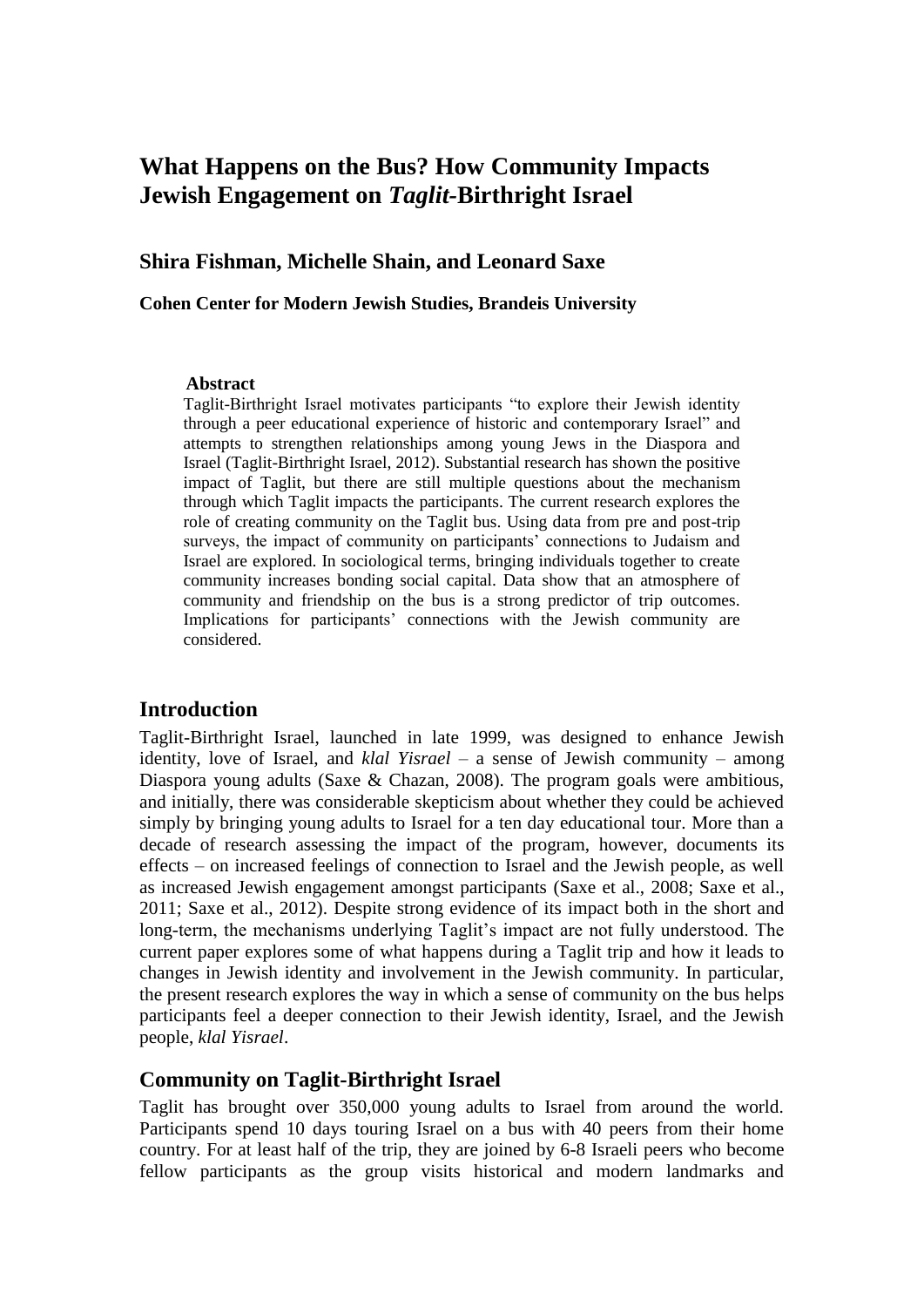experiences contemporary Israel. This aspect of the Taglit experience is called the *mifgash* (encounter) (Sasson, Mittelberg, Hecht, & Saxe, 2008).

Taglit is open to young Jews (even those with one Jewish parent) who are between the ages of 18 and 26 and have not been on a peer trip to Israel.<sup>1</sup> As a result, Taglit attracts a wide spectrum of Jewish young adults. Participants have varied levels of Jewish education and practice, as well as knowledge about Israel. The majority of Taglit participants are from the United States and Canada, with a significant contingency coming from across the world. Israeli *mifgash* participants also represent a broad spectrum of Israeli young adults. Most consider themselves secular, although the majority follow Jewish traditions and many identify as traditional (Masorti) or religious (Sasson et al., 2008).

Bringing seemingly diverse Jewish young adults together to learn about their shared culture is central to the mission of Taglit. As described by Taglit's educational platform, "the Taglit‐Birthright Israel educational journey is committed to a culture of open discussion and dialogue about diverse visions and versions of Jewish identity, discourse, and living" (Taglit-Birthright Israel, 2012). Participants on Taglit are encouraged to explore new ways of Jewish engagement in an open, non-judgmental setting (Kelner, 2010). A temporary Jewish community is established, modeling Jewish solidarity and group life on a small scale (Kirshenblatt-Gimblett, 2002).

It is through this temporary Jewish community that many of the trip participants are able to experience Jewish life in a meaningful way, some for the first time. In an analysis of a different Israel experience program, Heilman uses the term "*gibush*" to describe the friendship, bonding, and group solidarity experienced on an educational tour in Israel (Heilman, 2002). Heilman argues that group solidarity helps create meaningful and impactful experiences for the participants. Creating a sense of community on a Taglit bus may explain how the Taglit trip increases feelings of *klal Yisrael* that may lead to greater Jewish engagement.

## **Social Capital**

In sociological terms, bringing Jewish young adults together builds social capital, specifically bonding social capital – a sense of connection to others of a similar ethnicity (Putnam, 2000). Bonding social capital provides a feeling of belonging, similarity to others, and acknowledged interdependence; a feeling that one is a part of a system that is larger than oneself (Sarason, 1974). In turn, feeling a sense of community is associated with participation in community activities (Chavis & Wandersman, 1990). Four elements underlie a sense of community: (a) membership – feelings of belonging, (b) influence – feeling that one can make a difference, (c) integration – believing that one's needs can be met by the resources available in the community, and (d) emotional connection – sharing of memories and experiences (McMillan & Chavis, 1986).

 $\overline{a}$ <sup>1</sup> Taglit-Birthright Israel gift is open to all Jewish young adults, ages 18 to 26, post high-school, who have neither traveled to Israel before on a peer educational trip or study program nor have lived in Israel past the age of 12. Eligible individuals are those recognized as Jewish by the Jewish community or by one of the recognized denominations of Judaism. Applicants must also have at least one Jewish birth parent, or have completed Jewish conversion through a recognized Jewish denomination, and identify as Jewish while not actively practicing another religion. For more details, see www.birthrightisrael.com.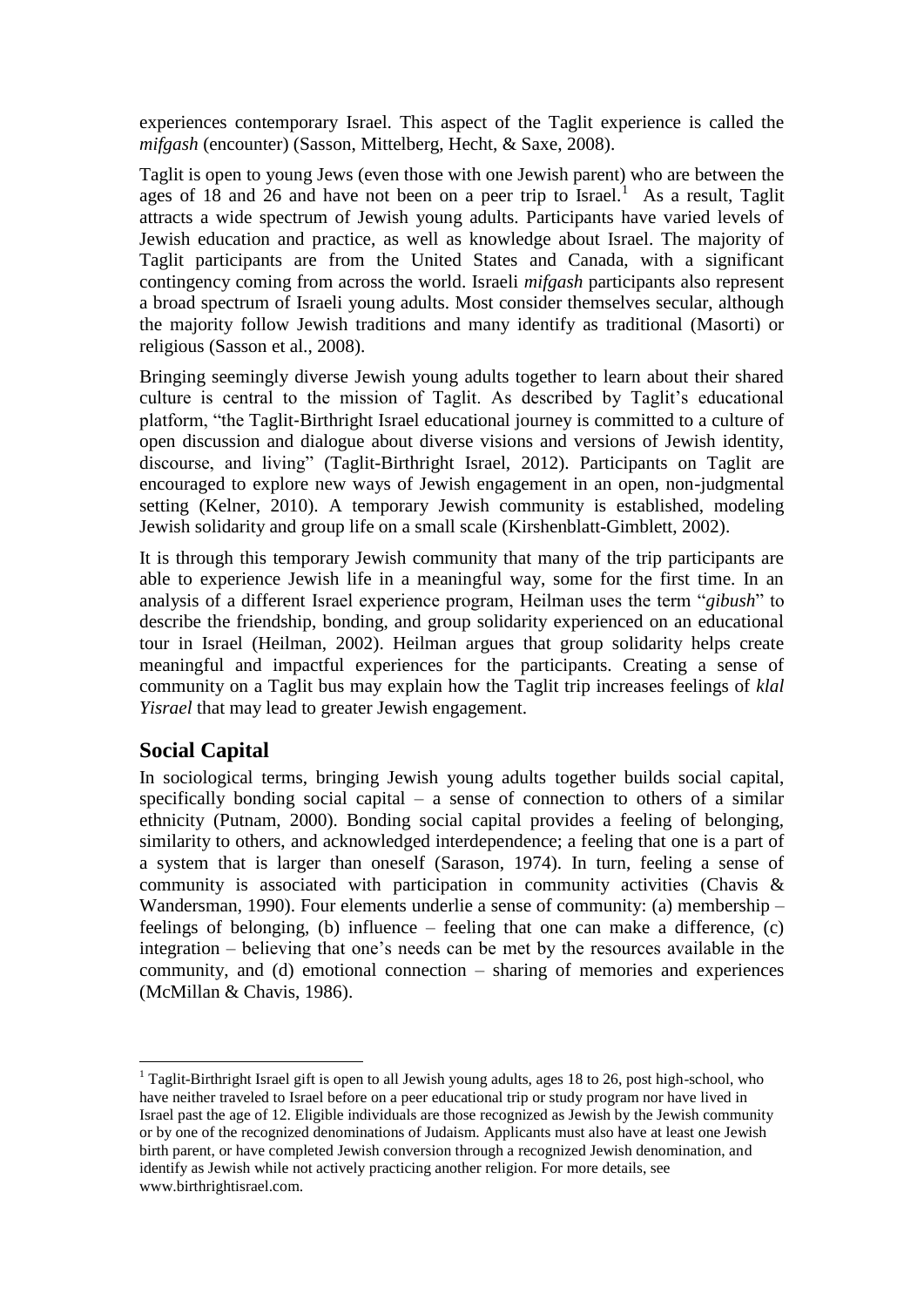Social capital, in particular bonding social capital, provides social support necessary for creating a sense of community. For some, such as Putnam (2000), enhancing connections among individuals is increasingly important in a highly individualized society. Dissimilarity or social distance between people is common for those of different backgrounds, even if such background differences are only perceived, rather than manifest. Interacting with diverse others and strengthening ties with similar others are not mutually exclusive, in fact, these are often mutually reinforcing such that those who maintain strong ties to family and friends are also those who are most active in the community. This is especially important to Taglit, as it is the hope that participants will return committed to the Jewish community but also to the larger community around them (Saxe & Chazan, 2008).

Although young adult Jews are by many measures relatively homogenous, there are also important differences, specifically, a gap in knowledge and perspective between religiously observant and nonobservant Jews (Freedman, 2000). Indeed, throughout the 1990s many scholars of the Jewish religion argued that schisms between Jewish movements represented the biggest threat to the continuation of the Jewish people (Freedman, 2000; Greenberg, 1987; Wertheimer, 1997). More recently, scholars have argued for increased efforts aimed at Jewish peoplehood, overcoming barriers that divide, isolate, and separate Jews (Mittelberg, 2008). The need to create innovative and dynamic programming to encourage *klal Yisrael,* bonding within the Jewish community, is imperative (Ravid, 2012).

Jewish young adults are not immune to divisions within the Jewish community (Chertok, Sasson, & Saxe, 2009; Sales & Saxe, 2006). In their daily lives, observant and nonobservant Jews may not interact on a regular basis and thus, may have preconceived notions of the other group, which may or may not be accurate. Part of Taglit's mission is to bring young adults together to bridge this gap and understand how all Jews are interconnected as part of a larger Jewish community. In addition, it is the hope that increasing bonding social capital, connections within the Jewish community, will translate into greater bridging social capital, connections to the larger community (Saxe & Chazan, 2008).

Young adulthood is the ideal time to explore issues of Jewish identity and practice. During this period of "emerging adulthood," young adults develop their own perspective on the world and move away from simply accepting the worldview of their parents (Arnett, 2002, 2004). Young adults possess the emotional maturity to grapple with complex issues and begin to question their place in the world around them (Jayakumar, 2008). Taglit trips target 18- to 26-year-old young adults in the midst of this time of questioning and understanding on their path to adulthood.

The current study explores the sense of community that emerges after a Taglit experience. At the outset, participants may feel socially distant from others on their bus with different backgrounds. Participants vary by religious upbringing, denominational affiliation, Jewish educational experience, and feelings of Jewish identity. Even such factors as the type of college may increase perceived dissimilarity between young adults (Chertok, Sales, Klein, & Saxe, 2006). The ostensible divide between the lives and experiences of the Israelis and the Diaspora participants on the bus may also create distance (Liebman & Cohen, 1990; Sasson et al., 2008). The intimate experience of touring on a bus together and interacting as peers creates a unique context in which to bridge these social divides. By creating opportunities for contact, Taglit has the potential to dissolve preconceived notions about other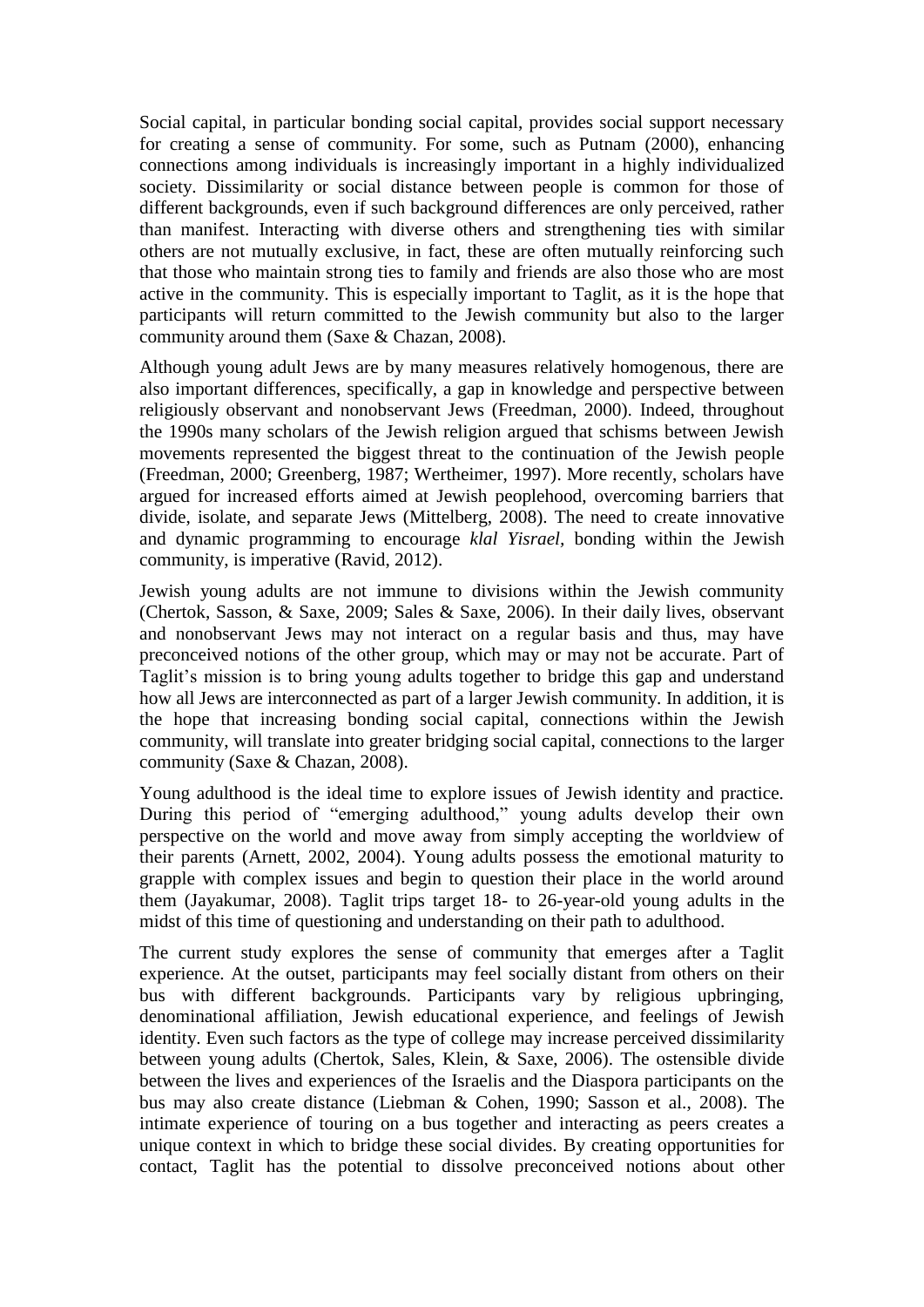participants. Building community among members of the bus may then translate into strengthened Jewish identity, along with the cornerstones of the Taglit experience – connection to Israel and *klal Yisrael.*

## **Method**

In spring 2008, all eligible applicants to the summer 2008 Taglit trips (N=37,983) were contacted via email and asked to respond to a Web-based pre-trip survey.<sup>2</sup> The pre-trip survey asked questions about respondents' Jewish backgrounds and religious practices growing up, as well as current Jewish identity and engagement. The pre-trip survey achieved responses rates of 67 percent for Taglit participants and 41 percent for eligible nonparticipants (AAPOR RR2). Post-stratification weights were calculated in order to account for response bias.

Several months after the trip all eligible applicants (N=37,168) were contacted via email again and asked to respond to a Web-based post-trip survey.<sup>3</sup> The post-trip survey repeated many of the questions from the pre-trip survey about Jewish identity and engagement. Participants were also asked about their experiences on the trip. The post-trip survey achieved responses rates of 37 percent for participants and 20 percent for eligible nonparticipants (AAPOR RR2). Post-stratification weights were calculated in order to account for response bias.

Although data was collected for all eligible applicants, including those who did not go on a trip, only data from participants were used in the current study. In addition, the current study was limited to respondents who answered all relevant questions in both the pre-trip and the post-trip surveys (N=5,749). Post-stratification weights appropriate to analysis using both pre- and post-trip survey data were used in all analyses.

Ideally, the study's hypotheses would be explored using multilevel models, but insufficient numbers of survey participants per bus preclude that approach. Instead, a set of measures relating to bus characteristics — such as the mean rating of bus community — were calculated for all participants from a given bus and included in individual-level analysis. A series of ordered logistic regression models examines the relationship between bus characteristics and various post-trip measures of Jewish identity. In all regression models, an individual's pre-trip response is included as a control in order to isolate the impact of the Taglit experience.

## **Measures**

 $\overline{a}$ 

### **Participant and Bus Characteristics**

The summer 2008 Taglit trips included more than 20,000 U.S. participants on 515 buses operated by 24 distinct tour operators.<sup>4</sup> Typical buses had around 40 participants ( $M = 39.22$ ,  $SD = 2.12$ ). Participants ranged in age from 17 to 27 ( $M =$ 

 $2$  The summer 2008 cohort was used in the current analysis because the most extensive pre and post trip data exist for this cohort. Data from subsequent cohorts is focused primarily on post-trip evaluations.

<sup>&</sup>lt;sup>3</sup> Post-trip survey invitations were not sent to those who (1) refused to participate in the pre-trip survey, (2) were subsequently deemed ineligible to participate in Taglit, or (3) became eligible applicants to the winter 2008-09 Taglit trips.

<sup>&</sup>lt;sup>4</sup> Taglit tour operators are independent organizations that are contracted with Taglit to run tours. Analyzing the differences between the tour operators is beyond the scope of the current paper, but we used the tour operators as a control in the analysis as they may contribute to differences in the experiences of participants.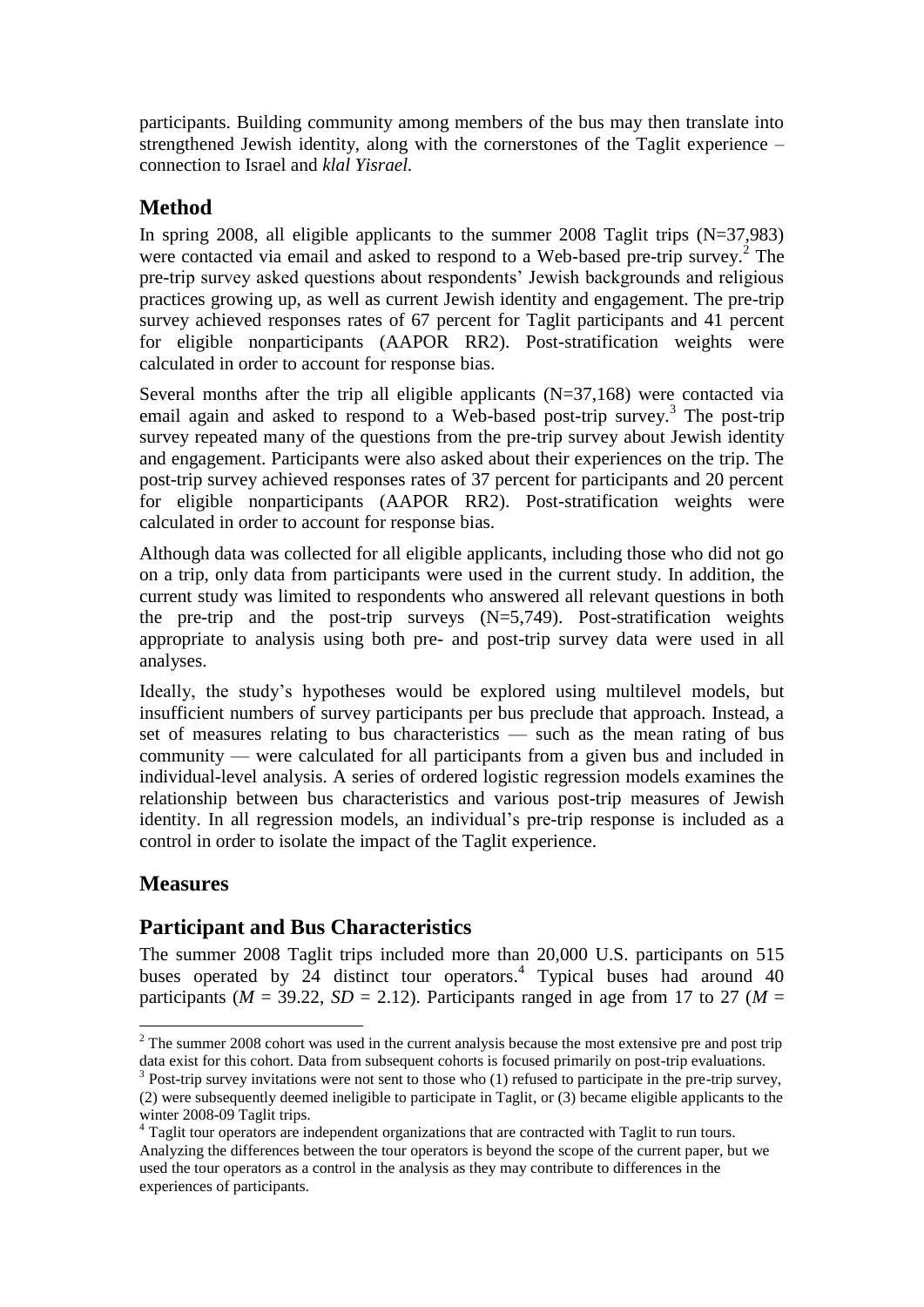21.65,  $SD = 2.52$ ).<sup>5</sup> The mean age of participants on each bus ranged widely, from 18 to 25.55 years ( $M = 21.66$ ,  $SD = 1.70$ ). In addition to the U.S. participants, each bus had 6-8 Israeli participants. In a recent survey of Israeli participants, most Israeli participants were between the ages of 20-21, about 70 percent were currently serving in the Israeli army, and the rest were students (Sasson et al., 2008).

#### **Jewish Education**

 $\overline{a}$ 

As part of Taglit registration, participants indicated their Jewish denomination (Table 1). A plurality of participants (44 percent) identified as Reform, with substantial numbers identifying as Conservative (24 percent) and "just Jewish" (23 percent). Based on participants' denomination affiliations, a value for their hours of formal Jewish education in grades 1 through 12 was imputed. Values were taken from the pre- and post-trip surveys in which participants of each denomination provided details about the type and duration of their formal Jewish education (see Table 1).<sup>6</sup> "Just Jewish" participants had just over 500 hours of Jewish education, equivalent to about four years of supplementary school. On the other end of the spectrum, Orthodox participants had almost 6,000 hours of Jewish education, equivalent to about nine years of day school ( $M = 1,085$ ,  $SD = 887$ ).

|                   | Proportion                  | N     | Imputed             |
|-------------------|-----------------------------|-------|---------------------|
|                   | Total<br>of<br>Participants |       | Hours<br>Jewish     |
|                   |                             |       | Ed.<br>(in<br>1000s |
| Reform            | 44%                         | 2,513 | 0.796               |
| Conservative      | 24%                         | 1,375 | 1.504               |
| Just Jewish       | 23%                         | 1,374 | 0.531               |
| Orthodox          | 3%                          | 117   | 5.843               |
| Sephardic         | 2%                          | 80    | 2.664               |
| Reconstructionist | 2%                          | 110   | 1.029               |
| Other             | 3%                          | 172   | 1.127               |
|                   | 100%                        | 5,741 |                     |

|  |                               | Table 1. Participant Denomination and Imputed Hours of Formal Jewish |  |  |  |
|--|-------------------------------|----------------------------------------------------------------------|--|--|--|
|  | <b>Education, Grades 1-12</b> |                                                                      |  |  |  |

The mean hours of Jewish education for participants on each bus ranged from 585 to 5,592 hours ( $M = 1,083$ ,  $SD = 565$ ). The standard deviation of hours of Jewish education on each bus was calculated in order to capture the diversity of Jewish educational backgrounds. Standard deviation ranged from 130 to 2,430 hours ( $M =$ 585, *SD* = 392). In other words, some buses were relatively homogeneous with regards to Jewish education, while others included participants with very different

 $<sup>5</sup>$  Age as of May 1, 2008. All participants were 18 years or older during their Taglit trip.</sup>

<sup>&</sup>lt;sup>6</sup> Based on research conducted using JData.com, an online database that collects and provides censuslike information about Jewish educational programs in North America, one year of one-day-a-week supplementary school was considered equivalent to 65 hours, one year of multiple-days-a-week supplementary school was considered equivalent to 130 hours, and 1 year of day school was considered equivalent to 650 hours (Boxer, 2012).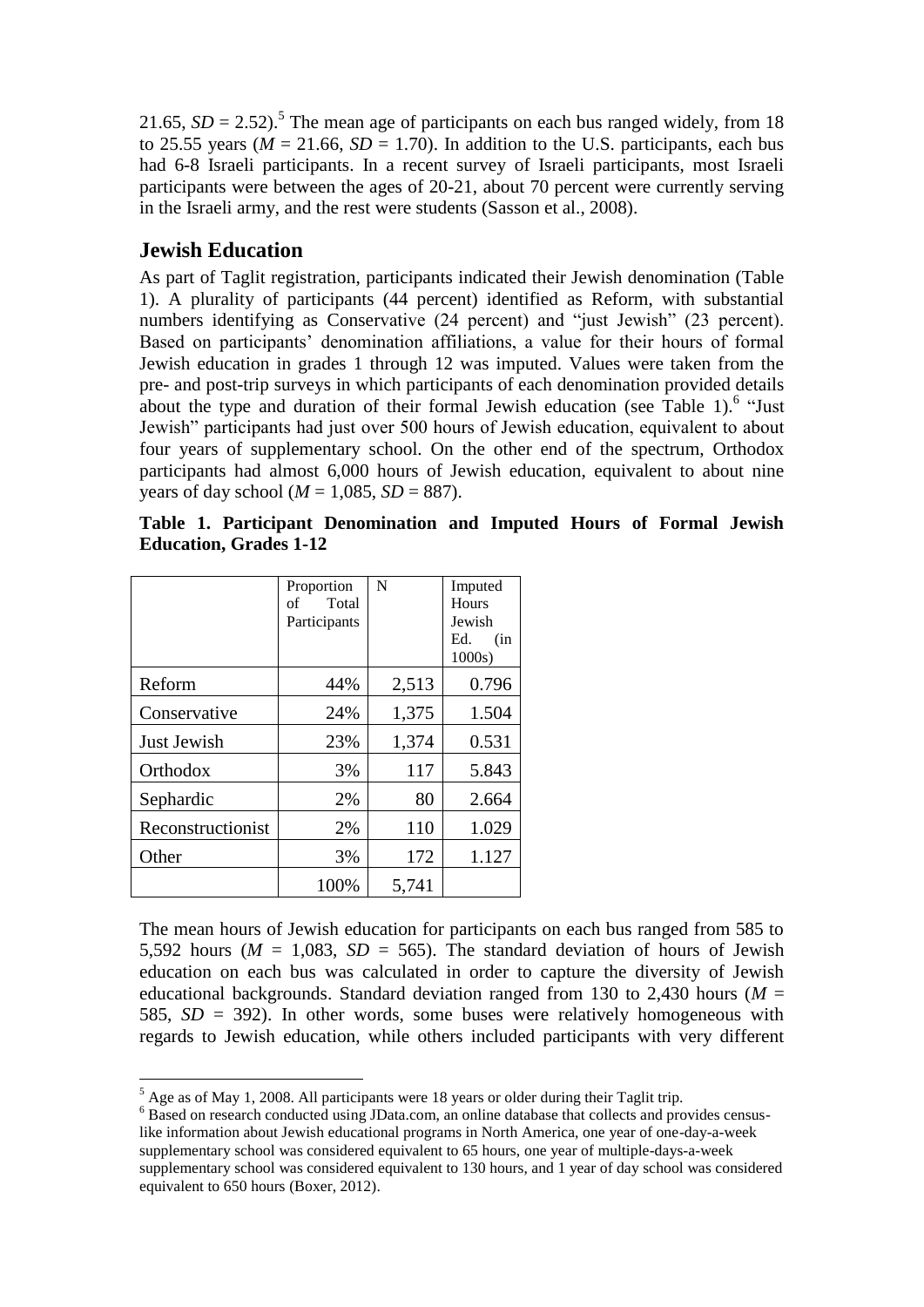levels of Jewish education. The research explored whether buses with a wider spread of Jewish educational backgrounds impacted the outcome measures.

## **Quality of Bus Community**

In the post-trip survey, participants were presented with a series of statements about the atmosphere on their bus and the quality of their Israeli tour guide and asked to what extent they agreed with each statement, with response options ranging from "not at all" (1) to "very much" (4). Parallel analysis was conducted with the 95th percentile criterion (Hayton, Allen, & Scarpello, 2004), and an index was created from eight of the items  $(\alpha = 0.81)$ .<sup>7</sup> Index scores ranged from 0 to 3, but most were very high (*M* =  $2.50, SD = 0.47$ .

In order to capture the overall quality of the bus community, the mean index score for all post-trip survey respondents on a given bus was calculated. For the 515 buses, mean scores ranged from 1.46 to 2.96 on the scale of 0 to 3, with most scores clustering around the top of the spectrum  $(M = 2.48, SD = 0.26)$ .

## **Outcomes**

 $\overline{a}$ 

Analysis focuses on two sets of outcome measures. The first set of outcome measures relates to feelings of connection to Judaism and the Jewish community (Table 2). Identical questions were asked in the pre-trip and post-trip surveys in order to isolate the impact of the Taglit trip on respondents. The second set of outcome measures relates to the salience of Jewishness in participants' lives, specifically, the importance of being Jewish and having Jewish intimates (Table 3). Again, identical questions were asked in the pre-trip and post-trip surveys. In all cases, except feeling a connection to the Jewish community where you live, post-trip responses are significantly higher than pre-trip responses. Taglit has a positive impact on each of these measures of Jewish identity.

| Table 2. Feelings of connection to Judaism and the Jewish Community, pre- and |
|-------------------------------------------------------------------------------|
| post-trip $(N=5,749)$ , on the scale of 1 (not at all) to 4 (very much)       |

|                                                     |           | Mean | Std. Dev. |
|-----------------------------------------------------|-----------|------|-----------|
| A connection to Jewish history                      | Pre-trip  | 3.20 | 0.76      |
|                                                     | Post-trip | 3.29 | 0.74      |
| A connection to Israel                              | Pre-trip  | 2.72 | 0.90      |
|                                                     | Post-trip | 3.36 | 0.77      |
| Part of a worldwide Jewish community                | Pre-trip  | 3.03 | 0.85      |
|                                                     | Post-trip | 3.37 | 0.78      |
| A connection to the Jewish community where you live | Pre-trip  | 2.84 | 0.99      |
|                                                     | Post-trip | 2.83 | 1.05      |
| A connection to Jewish traditions and customs       | Pre-trip  | 3.17 | 0.80      |
|                                                     | Post-trip | 3.21 | 0.82      |

 $7$  To what extent... (1) did your bus feel like a group of friends? (2) did your bus feel like a community? (3) did the group atmosphere enhance your experience? Your Israeli tour guide(s)... (4) was friendly? (5) was knowledgeable? (6) created a feeling of community on the bus? (7) was open to concerns and questions? (8) was boring [reversed]?.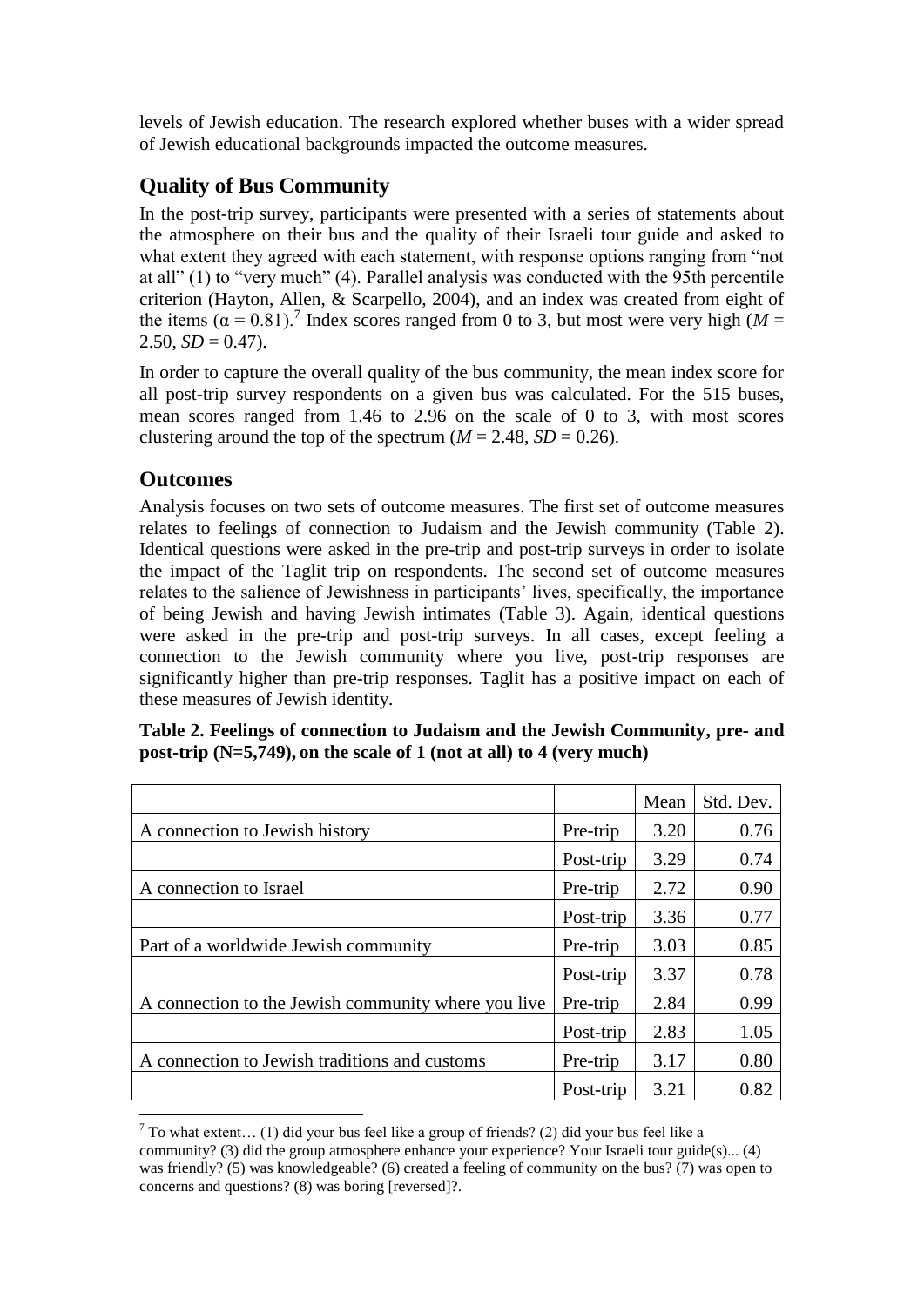| A connection to your Jewish peers | Pre-trip   $3.16$ | 0.83 |
|-----------------------------------|-------------------|------|
|                                   | Post-trip $3.29$  | 0.80 |

**Table 3. Importance of being Jewish and having Jewish intimates, pre- and post-**

|                              |           | Mean | Std. Dev. |
|------------------------------|-----------|------|-----------|
| Being Jewish                 | Pre-trip  | 3.46 | 0.74      |
|                              | Post-trip | 3.49 | 0.75      |
| Dating someone Jewish        | Pre-trip  | 2.41 | 1.12      |
|                              | Post-trip | 2.49 | 1.12      |
| Marrying someone Jewish      | Pre-trip  | 2.72 | 1.17      |
|                              | Post-trip | 2.78 | 1.17      |
| Raising your children Jewish | Pre-trip  | 3.33 | 0.95      |
|                              | Post-trip | 3.39 | 0.93      |

**trip (N=5,749), on the scale from 1 (not important) to 4 (very important)**

## **Impact of Community**

A series of ordered logistic regressions assessed outcomes including feelings of connection to Judaism and the Jewish community and perceived importance of being Jewish and having Jewish intimates. In each case, regressions controlled for participants' pre-trip survey responses and tour operators, allowing for an examination of the impact of bus community on outcome measures.

Table 4 presents the results of the regressions of feelings of connection to Judaism and the Jewish community. The bus's mean bus community index score was a significant positive predictor of all outcomes. Community and friendship on the bus appear to be a key part of the mechanism by which Taglit impacts participants' feelings of Jewish connection. Mean hours of Jewish education on the bus was also a significant positive predictor of all outcomes. The standard deviation of hours of Jewish education had no impact on any outcome.

|                                      | A                   | A        | Part of a | A          | connection<br>A | A            |
|--------------------------------------|---------------------|----------|-----------|------------|-----------------|--------------|
|                                      | connecti            | connecti | worldwid  | connection | Jewish<br>to    | connection   |
|                                      | to<br><sub>on</sub> | to<br>on | e Jewish  | the<br>to  | traditions and  | to<br>your   |
|                                      | Jewish              | Israel   | communi   | Jewish     | customs         | Jewish peers |
|                                      | history             |          | ty        | community  |                 |              |
|                                      |                     |          |           | where you  |                 |              |
|                                      |                     |          |           | live       |                 |              |
| hours of<br>Mean<br>Jewish education | $1.65***$           | $1.19*$  | $1.31**$  | $1.54***$  | $1.84***$       | $1.72***$    |
| on bus                               | $\ast$              |          |           |            |                 |              |
| Std. dev. of hours                   | 0.88                | 1.21     | 1.01      | 0.95       | 0.84            | 0.94         |
| of<br>Jewish                         |                     |          |           |            |                 |              |
| education on bus                     |                     |          |           |            |                 |              |
| Mean<br>bus                          | $1.54**$            | $2.30**$ | $1.90**$  | $1.45**$   | $1.67***$       | $1.63***$    |
| community index                      |                     |          |           |            |                 |              |

**Table 4. Ordered logistic regressions of feelings of connection to Judaism and the** 

**Jewish community on bus measures: odds ratios (N=5,749)<sup>1</sup>**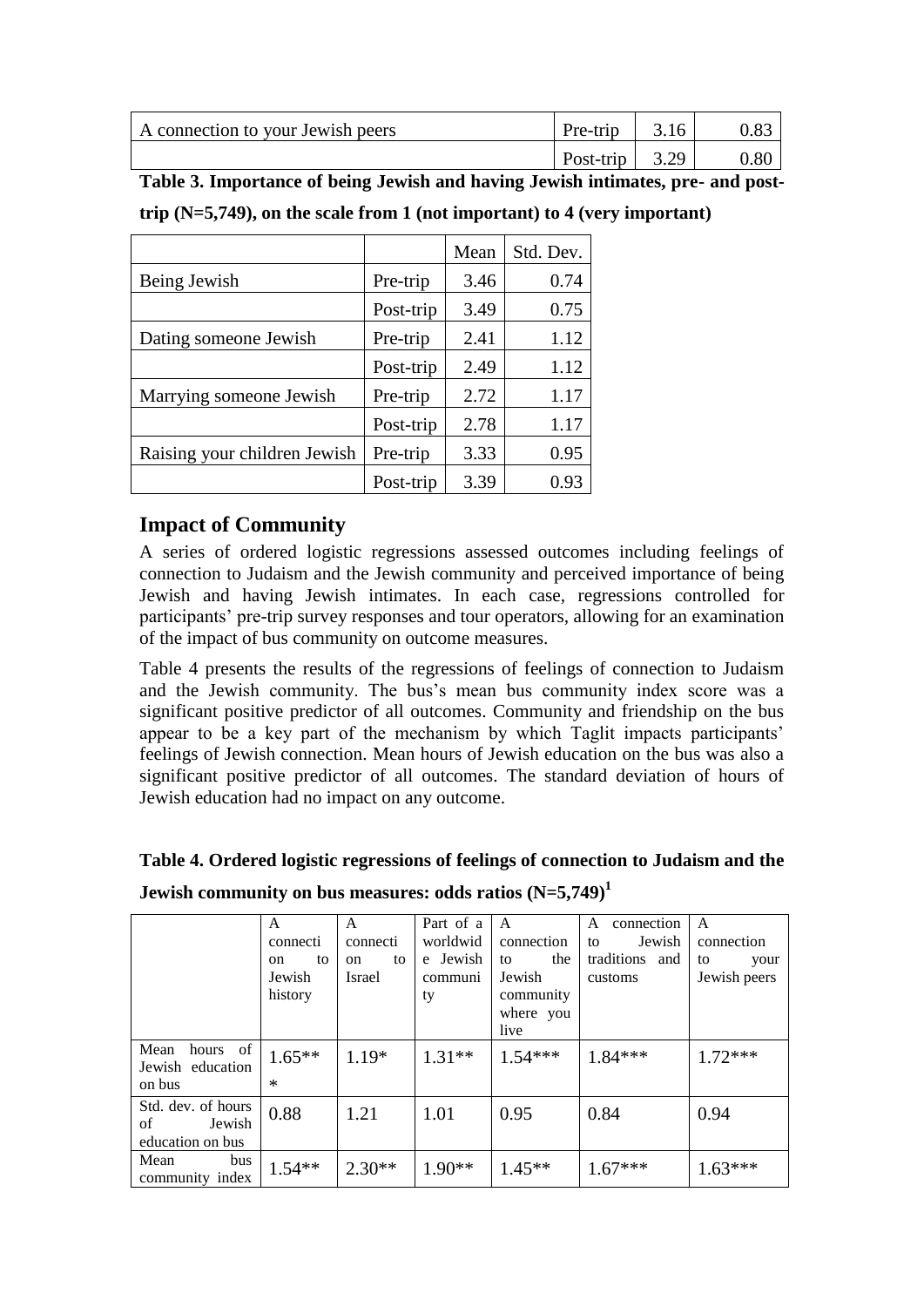| score on<br>bus                     | -14<br>∽               | AL.<br>$\sim$ |  |  |
|-------------------------------------|------------------------|---------------|--|--|
| ماد ماد<br>$\Omega$<br>$\mathbf{d}$ | ملوماه ماه<br>$\sim$ 1 | $\sqrt{201}$  |  |  |

 $\overline{\ast p}$  < .05,  $\ast \ast p$  < .01,  $\ast \ast \ast p$  < .001

<sup>1</sup> Models also control for pre-trip response and tour operator.

Table 5 presents the results of the regressions of the salience of being Jewish and having Jewish intimates. The bus's mean bus community index score was a significant positive predictor of three of the four outcomes, again indicating the importance of community and friendship on the bus to trip outcomes. Mean hours of Jewish education on the bus was a significant positive predictor of all four outcomes. As with the first set of outcomes, the standard deviation of hours of Jewish education had no impact.

## **Table 5. Ordered logistic regressions of importance of being Jewish and having Jewish intimates on bus measures: odds ratios (N=5,749)<sup>1</sup>**

|                                  | Being<br>Jewish  | Dating<br>someone<br>Jewish | Marrying someone Jewish | Raising<br>children<br>your<br>Jewish |
|----------------------------------|------------------|-----------------------------|-------------------------|---------------------------------------|
| Mean hours of<br>Jewish          | $2.20*$<br>$***$ | 1.88**<br>$\ast$            | $2.04***$               | $2.03**$                              |
| education<br>on<br>bus           |                  |                             |                         |                                       |
| Std. dev. of<br>of<br>hours      | 0.82             | 1.00                        | 0.87                    | 0.81                                  |
| Jewish<br>education<br>on<br>bus |                  |                             |                         |                                       |
| Mean<br>bus<br>community         | $1.52*$          | $1.39**$                    | 1.22                    | $1.39*$                               |
| index score on<br>bus            | $\ast$           |                             |                         |                                       |

\* p < .05, \*\* p < .01, \*\*\* p < .001

<sup>1</sup> Models also control for pre-trip response and tour operators.

#### **Discussion**

The current study attempts to understand how a Taglit experience in Israel affects Jewish identity, love of Israel, and *klal Yisrael*, as mediated by the feelings of community created on the bus group. The bus groups that demonstrated stronger feelings of community produced greater connections to Jewish identity, Jewish community, and Israel, regardless of the varied Jewish backgrounds of the participants. In addition, individuals on buses with stronger feelings of community also expressed greater desire to date someone Jewish and raise Jewish children.

Thus, the question of whether *gibush*, group solidarity, can impact outcome measures is answered by the current study. *Gibush* is a strong predictor of positive trip impact. From a psychological perspective, when people have a superordinate goal, a goal that they must accomplish together, there is an increased sense of community (Sherif, 1958). Taglit itself may serve as a superordinate goal, but opportunities for group bonding through hikes or other challenges may also enhance the feeling of community.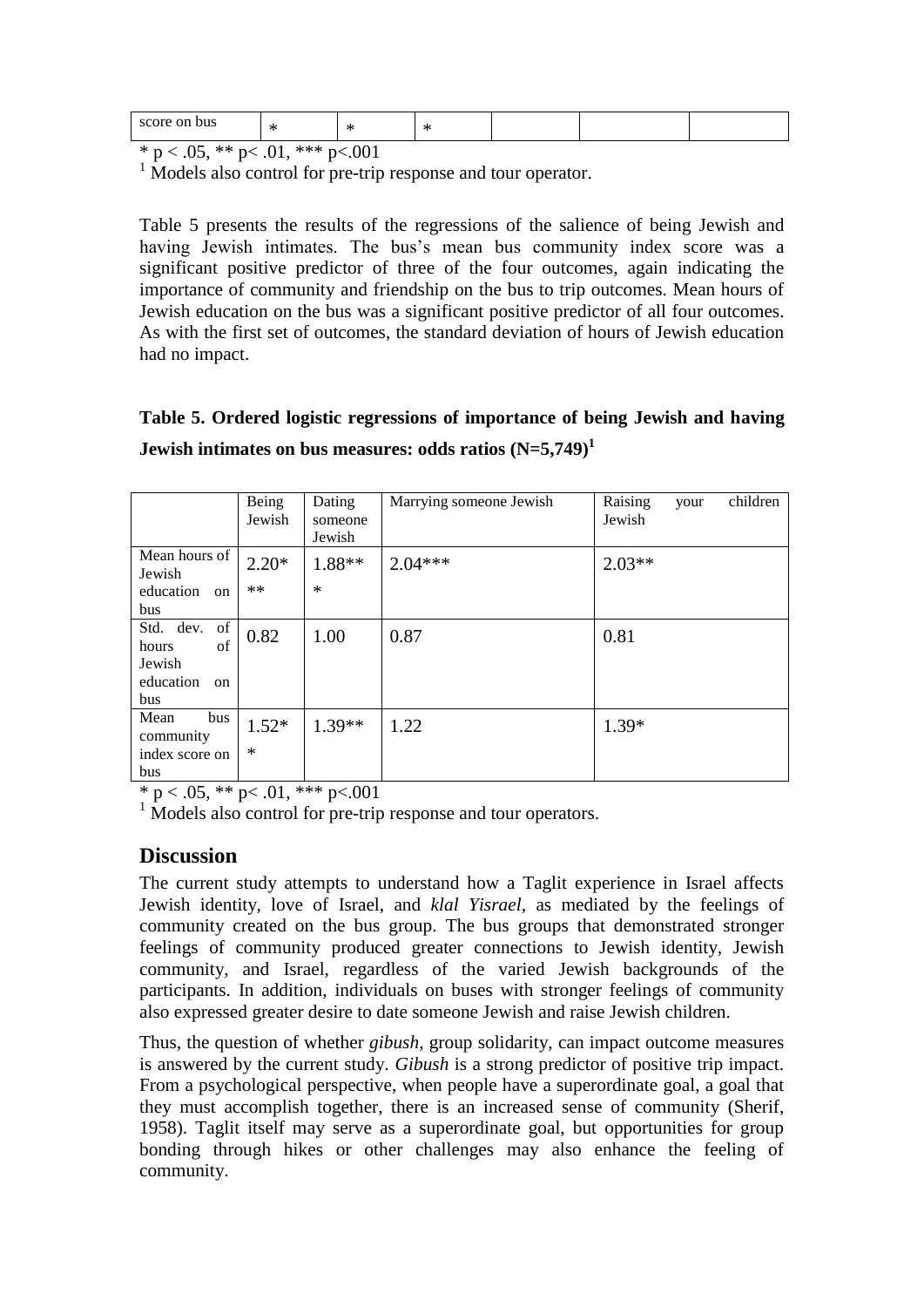Building community with young adults from different backgrounds is one of the hallmarks of the Taglit experience. By creating a "culture of openness and respect for divergent viewpoints" (Taglit-Birthright Israel, 2012), Taglit hopes to enhance the feeling of connection among participants. Although it was predicted that looking at the spread of hours of Jewish education on the bus (a potential measure of diversity on the bus) would affect the trip outcomes, no independent effect was detected. Diversity, however, is a difficult concept to operationalize, and perhaps our measure was not able to capture the diversity on each bus. From an educational perspective, having a range of Jewish educational backgrounds on a bus represents a unique learning tool. Nevertheless, it seems that the sense of community on the bus is a stronger predictor of post-trip feelings of connection to the Jewish community and Israel. It is clear that the group cohesiveness and bonding that occurs on the trip creates connections between individuals that extend beyond the trip to the whole Jewish community.

The analyses presented here do not completely rule out the possibility that the strong feeling of community on some bus groups existed prior to the trip. If Taglit participants sign up for the trip with a group of friends, a sense of community may have been present already. However, these effects are likely to be small and would not account for the power of the *mifgash*. Many of the participants (31 percent) did not have a single friend on their bus prior to the start of the trip and the majority of participants (49 percent) had just one or two friends on their bus. In addition, there are a host of differences among the participants' Jewish backgrounds on the buses. Previous research has shown that young adults from different religious upbringings perceive dissimilarities between themselves and others (Chertok et al., 2006). In addition, Israeli and American participants feel quite distant from each other before extended interaction (Sasson et al., 2008). These differences should generate perceived social distance before the trip.

Future research is necessary in order to understand how close bus communities are formed. Ideally, a measure of how connected or close the participants feel toward the others on the bus would be collected before the start of the trip. Future research may also consider the impact of bringing participants from the same college or local community and whether the outcome measures on those trips are different from other trips.

The present analyses were developed to aid our understanding of the mechanism through which Taglit works. The current research is an attempt to unpack the multiple ways in which Taglit affects participants. The data show strong support for the idea that building a community on the bus, bonding social capital, is part of the effectiveness of Taglit. Building a *klal Yisrael*, a sense of shared community amongst Jewish young adults, extends beyond the bus to the larger Jewish community and the world as a whole.

#### **References**

Arnett, J. J. (2002). The psychology of globalization. *American Psychologist, 57*(10), 774-783. doi: 10.1037/0003-066X.57.10.774

Arnett, J. J. (2004). *Emerging Adulthood: The Winding Road from the Late Teens Through the Twenties*. New York: Oxford University Press.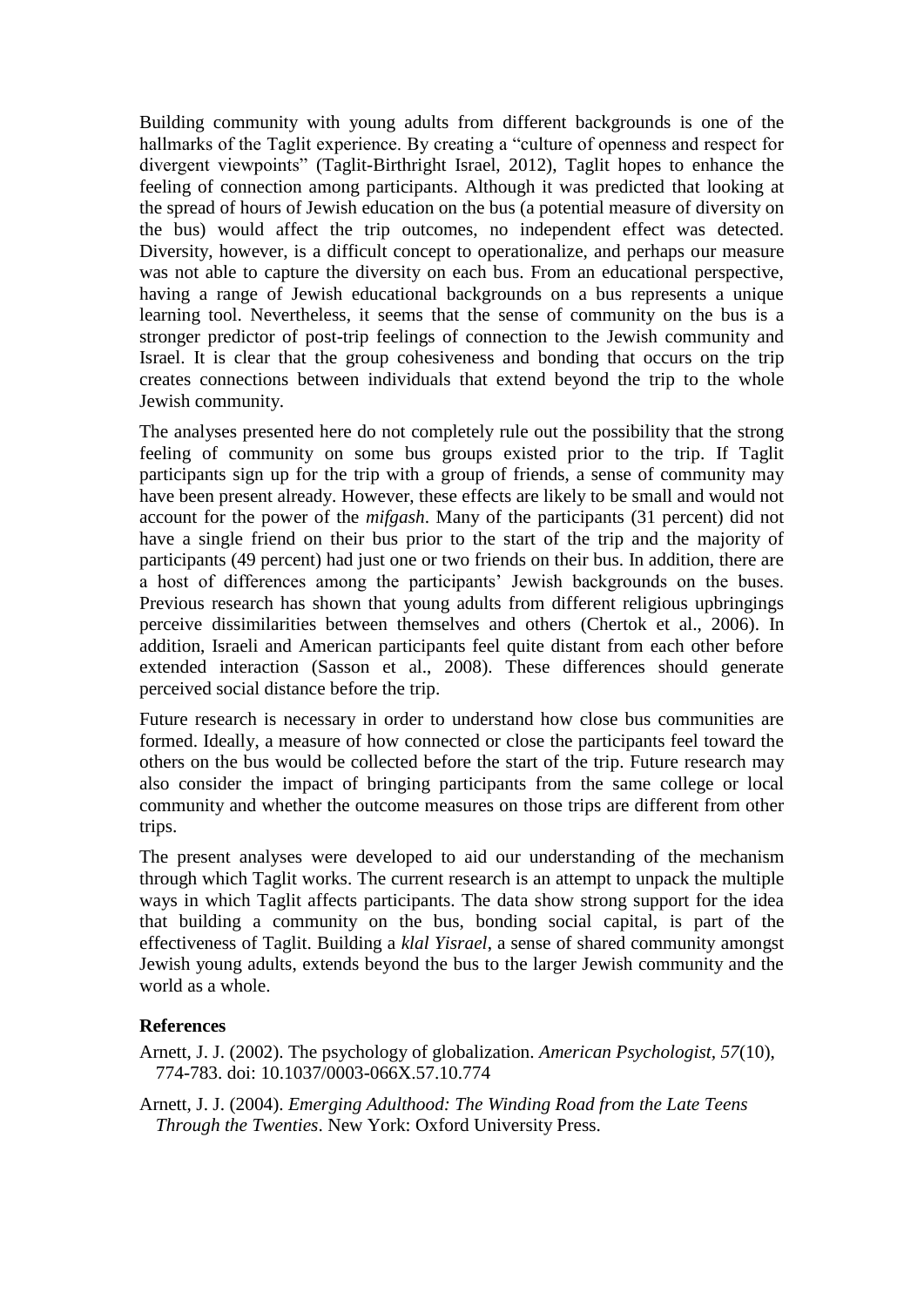- Boxer, M. (2012). *Revisiting "the non-linear impact of schooling": A much-needed corrective*. Paper presented at the 26th Annual Conference of the Network for Research in Jewish Education, Newton Centre, MA.
- Chavis, D. M., & Wandersman, A. (1990). Sense of community in the urban environment: A catalyst for participation and community development. *American Journal of Community Psychology, 18*, 55-81.
- Chertok, F., Sales, A., Klein, A., & Saxe, L. (2006). *Perceptions and Realities of Jewish life on an Elite Campus.* Waltham, MA: Cohen Center for Modern Jewish Studies, Brandeis University.
- Chertok, F., Sasson, T., & Saxe, L. (2009). *Tourists, travelers, and citizens: Jewish engagement of young adults in four centers of North American Jewish life.* Waltham, MA: Cohen Center for Modern Jewish Studies, Brandeis University.
- Freedman, S. G. (2000). *Jew vs. Jew: The struggle for the soul of American Jewry*. New York: Simon & Schuster.
- Greenberg, I. (1987). The one in 2000 controversy. *Moment, 17*.
- Hayton, J. C., Allen, D. G., & Scarpello, V. (2004). Costello and factor retention decisions in exploratory factor analysis: A tutorial on parallel analysis. *Organizational Research Methods, 7*, 191-205.
- Heilman, S. (2002). A Young Judea Israel discovery tour. In B. Chazan (Ed.), *The Israel experience: Studies in Jewish identity and youth culture*. Jerusalem: Andrea and Charles Bronfman Philanthropies.
- Jayakumar, U. M. (2008). Can higher education meet the needs of an increasingly diverse and global society? Campus diversity and cross-cultural workforce competencies. *Harvard Educational Review, 78*(4), 615-651.
- Kelner, S. (2010). *Tours that Bind: Diaspora, Pilgrimage and Israeli Birthright Tourism*. New York: New York University Press.
- Kirshenblatt-Gimblett, B. (2002). Learning from ethnography: Reflections on the nature of efficacy of youth tours to Israel. In H. Goldberg, S. Heilman & B. Kirshenblatt-Gimblett (Eds.), *The Israel Experience: Studies in Youth Travel and Jewish Identity* (pp. 267-331). Jerusalem: Studio Kavgraph.
- Liebman, C. S., & Cohen, S. M. (1990). *Two worlds of Judaism*. New Haven: Yale University Press.
- McMillan, D. W., & Chavis, D. M. (1986). Sense of community: A definition and theory. *Journal of Community Psychology, 14*, 6-23.
- Mittelberg, D. (2008). *Towards Jewish Peoplehood*. Tel Aviv, Israel: The International School for Jewish Peoplehood Studies.
- Putnam, R. D. (2000). *Bowling Alone: The Collapse and Revival of American Community.* New York: Simon and Schuster.
- Ravid, S. (Ed.). (2012). *Nurturing Jewish Peoplehood in the 21st Century: What Should We Do Differently?* Israel: Center for the Jewish Peoplehood Education.
- Sales, A. L., & Saxe, L. (2006). *Particularism in the University: Realities and Opportunities for Jewish life on Campus*. Waltham, MA: Cohen Center for Modern Jewish Studies, Brandeis University.